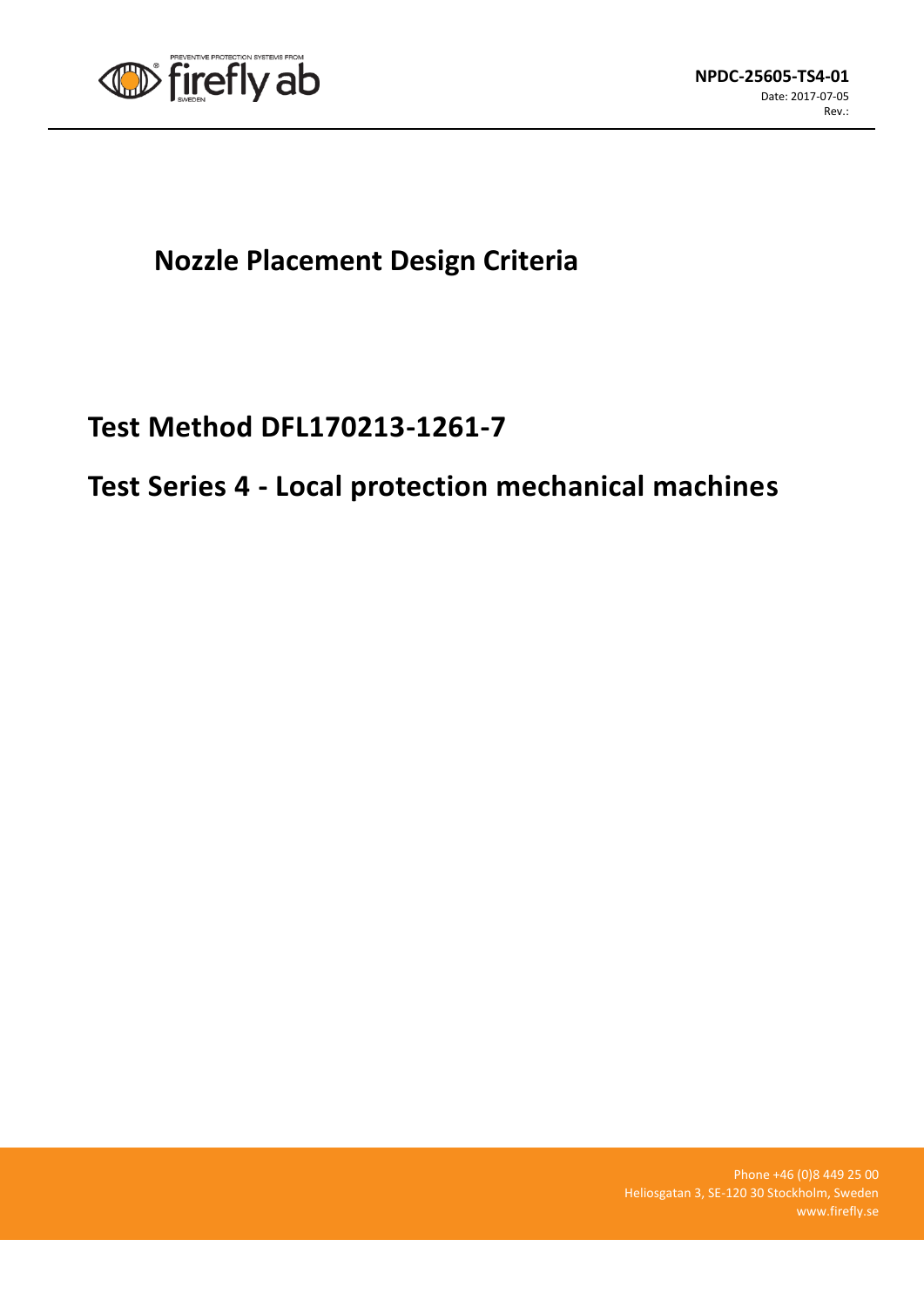### **Nozzle placement design criteria**

The nozzle placement design criteria described in this document has been concluded during the tests in Test method DFL170213-1261-7, Test series 4 – Local protection of mechanical machines. For technical details of the nozzle, see Product data sheet PD-24691-WNFPK6.

### **Nozzle position: Pendent**

The water mist nozzles shall be positioned to cover the defined fire risk area. Max. deviation of +/- 5% from the specified nozzle height is allowed. The outermost nozzles shall be located at the boundary, or max. 0.25 meter inside the limit of the defined fire risk area. The nozzles shall be positioned so that obstruction of the spray pattern is minimized. In case of a significantly obstructed spray pattern, additional nozzles shall be used. The mist system shall consist of at least two nozzles.

| Nozzle type:           | WNFP-K6                                  |                     |
|------------------------|------------------------------------------|---------------------|
| Water pressure:        | Min. 6 bar                               |                     |
| Spray direction:       | Vertically downwards                     |                     |
| Nozzle height/spacing: | Height min. $1.25 - \text{max}$ . 3.5 m: | Spacing max. 1.25 m |
| Water density:         | $> 8.7$ l/min/m <sup>2</sup>             |                     |

#### **Nozzle position: Horizontal**

The water mist nozzles shall be positioned to cover the defined fire risk area. The nozzle covers a length of 1.5 m (0.5 - 2 m in front of the nozzle) and a width of 1 m. The nozzles shall be positioned so that obstruction of the spray pattern is minimized. In case of a significantly obstructed spray pattern, additional nozzles shall be used.

| Nozzle type:     | WNFP-K6                       |
|------------------|-------------------------------|
| Water pressure:  | Min. 6 bar                    |
| Spray direction: | Horizontally                  |
| Height:          | Min. $0.15$ m – max. $0.65$ m |
| Spray distance:  | Min. $0.5$ m – max. 2 m       |
| Nozzle spacing:  | Max. $1 \text{ m}$            |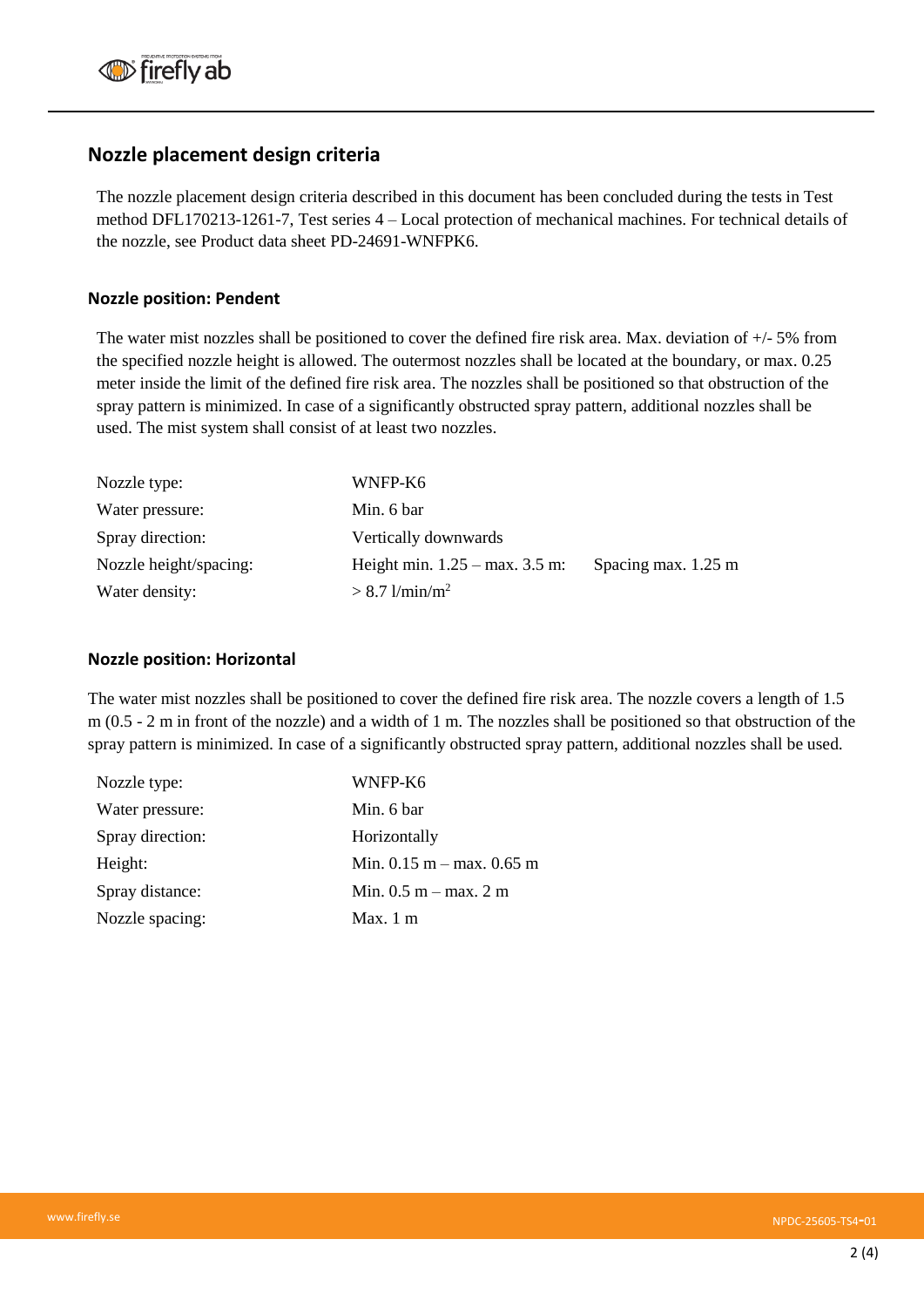